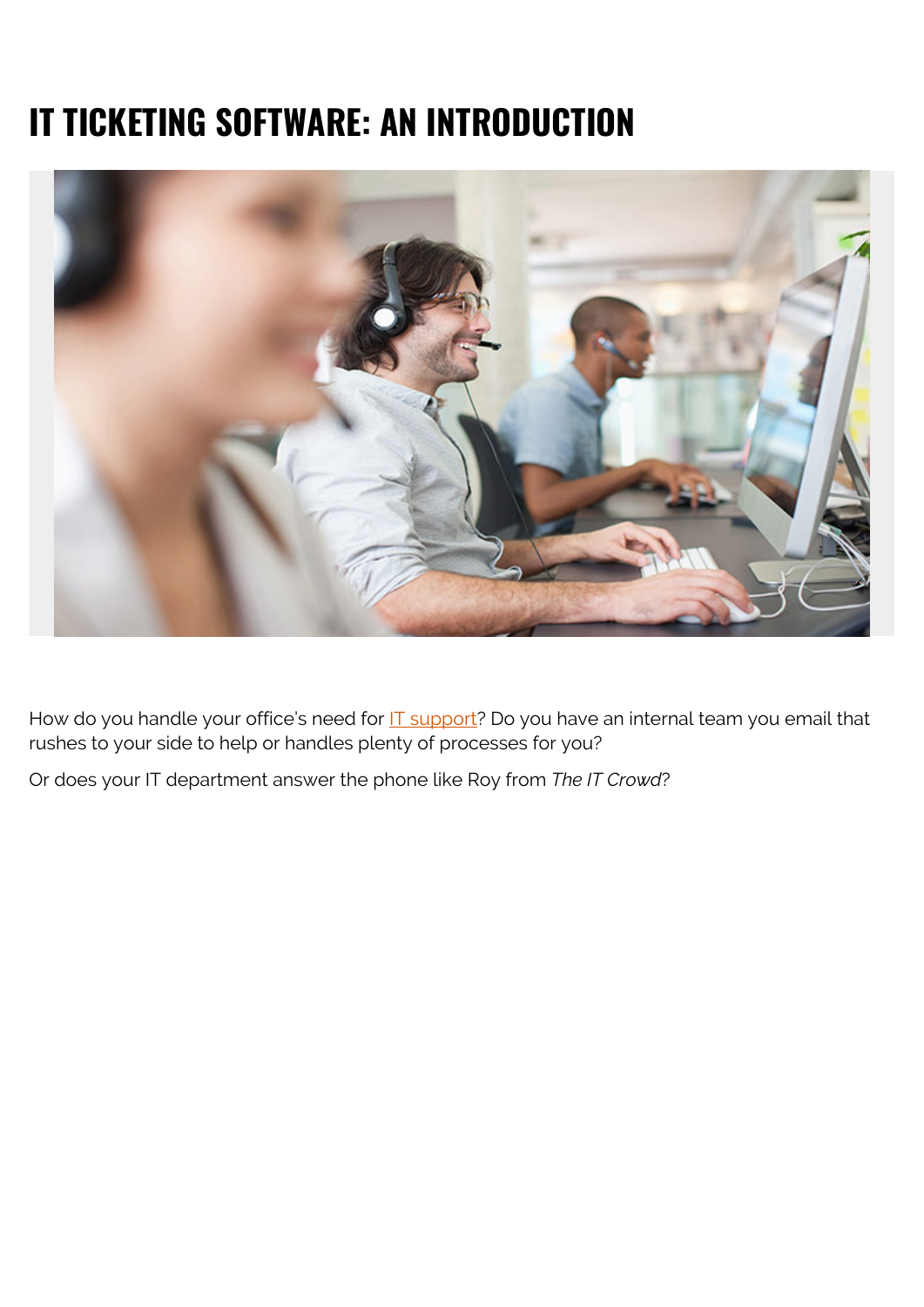

*"Hello, IT. Have you tried turning it off and on again?"*

If you feel like Roy, maybe it's time for automated responses. It's time for a ticketing system.

# **What is IT ticketing software?**

IT ticketing software collects incoming support requests from multiple channels. The software stores and manages all types of work for all types of departments: IT support, software and product development, HR, legal, financial, and more.

Ticketing systems work by collecting data:

- Data that tracks communication between the requestor and the service provider
- Data for reporting and analytics

The IT ticketing system acts as a single point of contact between the problem-finder and the problem-solver. Almost all IT ticketing software have these common capabilities:

- A central archive for [service requests](https://blogs.bmc.com/blogs/request-management/) (on-site or through cloud services)
- Creation of digital tickets via email, through online forms for the consumer
- Automated responses tied to pre-determined actions or workflows
- Classification and organization of tickets
- Communication tracking between the requestor and the service provider
- Data collection for reporting and analytics

These tools elevate workers to higher-level problem-solving. Leave the little stuff to the automated systems. Pay your employees to solve complex problems (or deal with complex clients).

*(Read more about [help desk automation](https://blogs.bmc.com/blogs/automate-help-desk-processes/).)*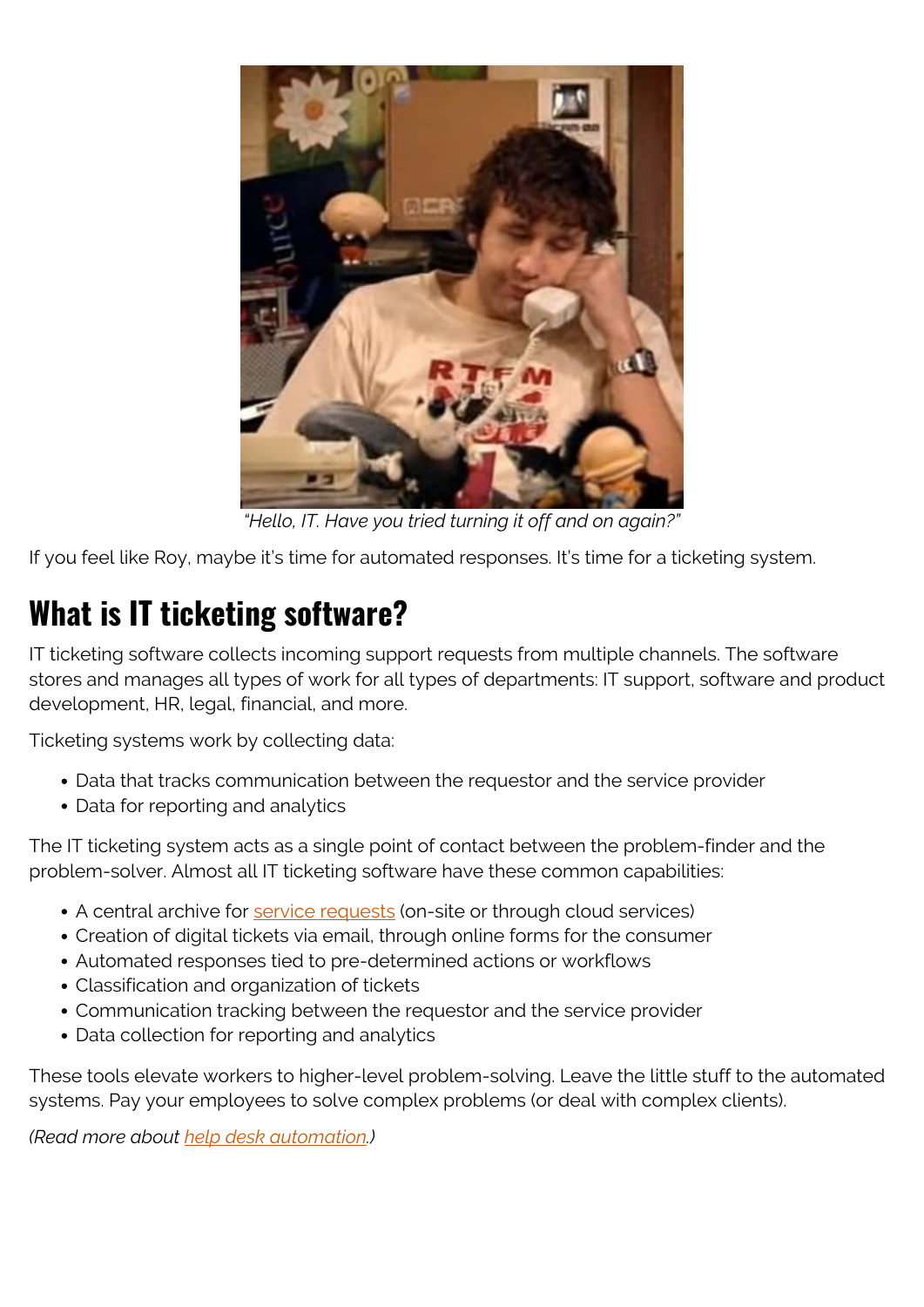#### **Why companies need IT ticketing software**

Automating tedious jobs—which is what ticketing software can help do—frees up your talent to focus on what they are good at.

Let's look at IT employees. If IT support workers are so busy answering the little problems, they miss the big ones: a serious hardware failure, a malicious piece of malware, anything that could derail business operations.

With ticketing systems, the brain goes into auto-pilot on little tasks, so you can better focus on the larger goal.

#### **Why employees need IT ticketing software**

IT ticketing software automates the rote answers by directing the requestor to FAQ resolutions. if it's a complex scenario or a customer needs a personal touch, the IT ticketing system can escalate the problem to a human operator.

The IT team can now focus on the difficult stuff instead of wondering whether the caller has tried turning it off and on again.

#### **Benefits of IT ticketing software**

- IT departments can reduce the **[overall cost](https://www.teamsupport.com/blog/ticket-automation-saves-time-money)** of responding to incidents
- There are fewer errors because the IT team isn't under pressure to reset passwords or plug in speakers when a serious problem comes in
- Delays are cut, especially for minor issues
- Events escalate less because fewer issues need manual intervention
- The IT department is satisfied because their job is more than just dealing with repetitive tasks and forgotten passwords

A happy team working in tandem with automated systems. Together, they can ensure that business operations are smooth and that your clients are happy.

*(Explore how [AI can augment human work.](https://blogs.bmc.com/blogs/ai-human-augmentation/))*

### **Streamlining IT support in your organization**

IT ticketing software will streamline your IT support by collecting and managing the process from end to end. When the individual sends in a service request, the software sends an automated message to the requester letting them know it has been received.

The ticket is created, prioritized, and assigned to the individual who can resolve the issue. Throughout this process, the software collects data that supplies the respondent with additional tools. In turn, IT teams can focus on automating new processes if they become daily issues.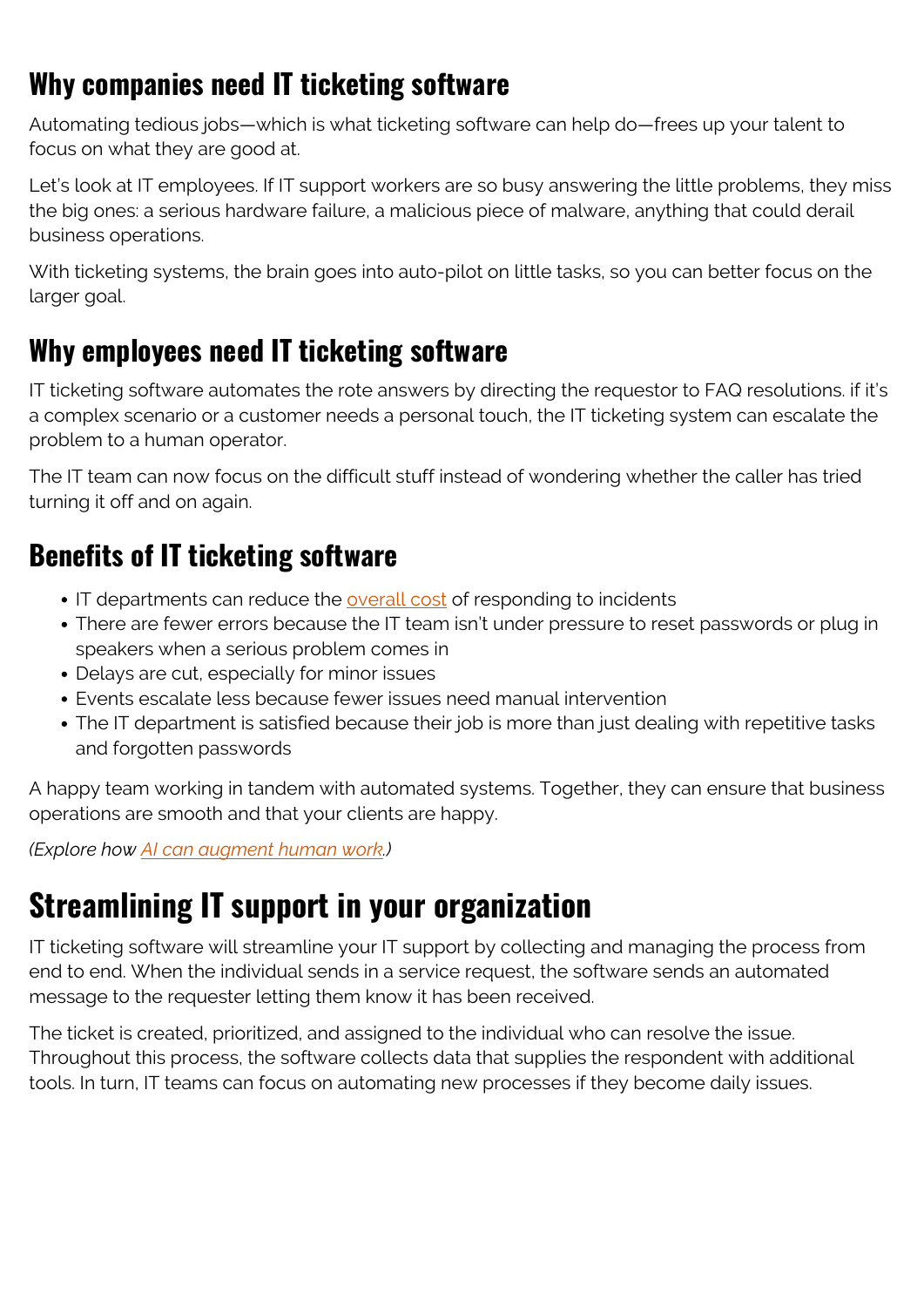

This frees up the time needed to

sort through tickets that someone else is more skilled to answer as well as providing previous solutions to the problem. The respondent can analyze the ticket, suggest appropriate fixes, and resolve the issue promptly.

From beginning to end, the software documents the process and can even alert the requestor to the status of the resolution. IT ticketing software typically comes as a stand-alone tool or as part of a larger ITSM platform.

#### **What is an ITSM platform?**

Short for **IT** service management, ITSM tools and platforms are a collection of services that supports your IT department. ITSM is responsible for the implementation and management of IT support that improves your overall business operations and customer satisfaction.

An IT ticket system is only one part of an ITSM platform but provides plenty of immediate value to an organization.

An ITSM also helps you communicate clearly with your clients. When *incidents occur* (whether routine or emergency), these platforms keep the lines of communication open and inform your customers and stakeholders of the company's current affairs.

*(Learn how to [choose ITSM tools.](https://blogs.bmc.com/blogs/itsm-tools/))*